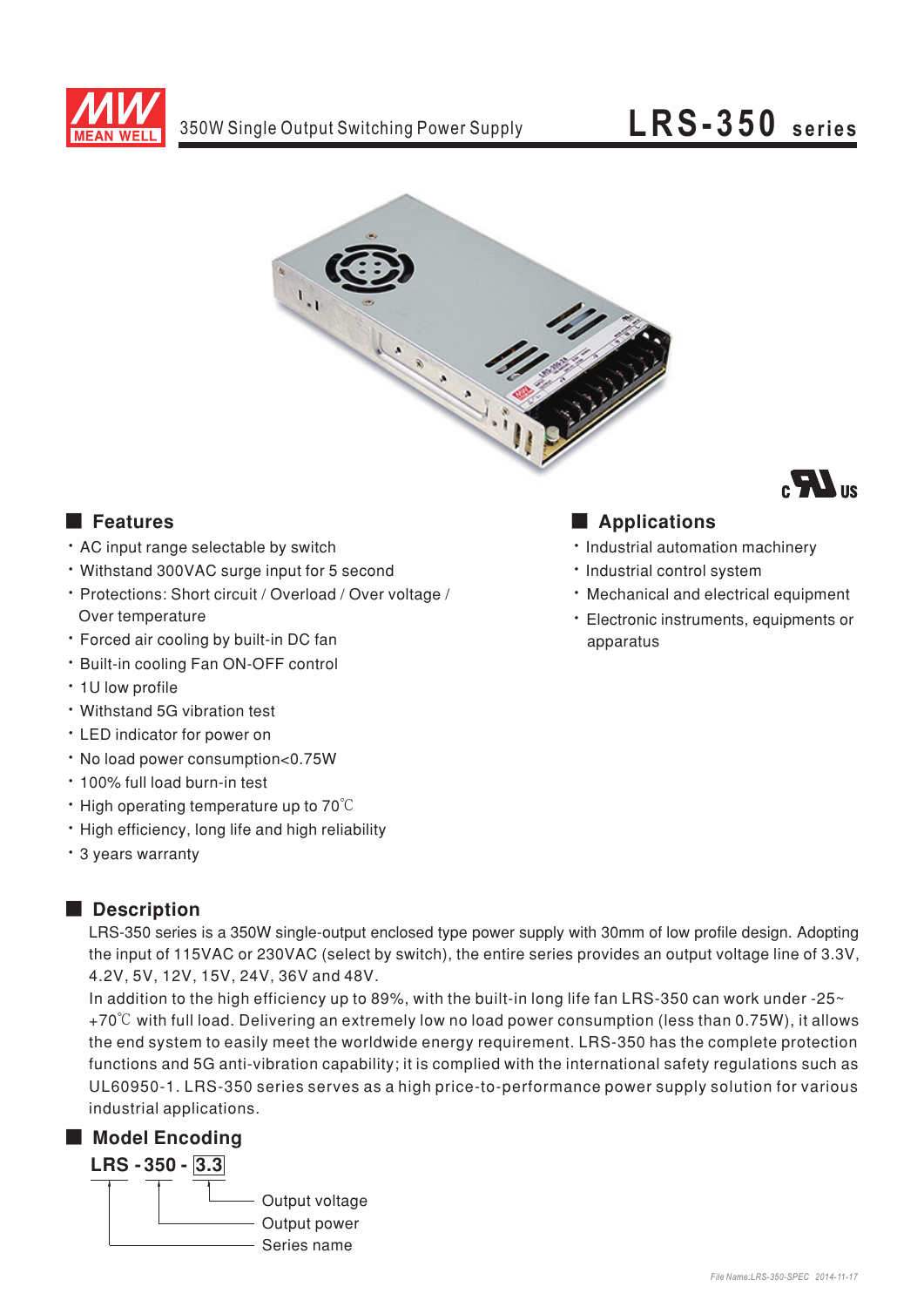

# 350W Single Output Switching Power Supply **LRS-350 series**

| <b>MODEL</b>      |                                                                                                  | LRS-350-3.3                                                                                                                                                                                                                                                                                                                                                                                                                                                                                                                                                                                                                                                                                                                                                                                                                                                                          | LRS-350-4.2 LRS-350-5 |                 | LRS-350-12                                                 | LRS-350-15   LRS-350-24 |                | LRS-350-36   LRS-350-48 |                                                |  |
|-------------------|--------------------------------------------------------------------------------------------------|--------------------------------------------------------------------------------------------------------------------------------------------------------------------------------------------------------------------------------------------------------------------------------------------------------------------------------------------------------------------------------------------------------------------------------------------------------------------------------------------------------------------------------------------------------------------------------------------------------------------------------------------------------------------------------------------------------------------------------------------------------------------------------------------------------------------------------------------------------------------------------------|-----------------------|-----------------|------------------------------------------------------------|-------------------------|----------------|-------------------------|------------------------------------------------|--|
| <b>OUTPUT</b>     | <b>DC VOLTAGE</b>                                                                                | 3.3V                                                                                                                                                                                                                                                                                                                                                                                                                                                                                                                                                                                                                                                                                                                                                                                                                                                                                 | 4.2V                  | 5V              | 12V                                                        | 15V                     | <b>24V</b>     | 36 <sub>V</sub>         | 48V                                            |  |
|                   | <b>RATED CURRENT</b>                                                                             | 60A                                                                                                                                                                                                                                                                                                                                                                                                                                                                                                                                                                                                                                                                                                                                                                                                                                                                                  | 60A                   | 60A             | 29A                                                        | 23.2A                   | 14.6A          | 9.7A                    | 7.3A                                           |  |
|                   | <b>CURRENT RANGE</b>                                                                             | $0 - 60A$                                                                                                                                                                                                                                                                                                                                                                                                                                                                                                                                                                                                                                                                                                                                                                                                                                                                            | $0 - 60A$             | $0 - 60A$       | $0 - 29A$                                                  | $0 - 23.2A$             | $0 - 14.6A$    | $0 - 9.7A$              | $0 - 7.3A$                                     |  |
|                   | <b>RATED POWER</b>                                                                               | 198W                                                                                                                                                                                                                                                                                                                                                                                                                                                                                                                                                                                                                                                                                                                                                                                                                                                                                 | 252W                  | 300W            | 348W                                                       | 348W                    | 350.4W         | 349.2W                  | 350.4W                                         |  |
|                   | RIPPLE & NOISE (max.) Note.2 150mVp-p                                                            |                                                                                                                                                                                                                                                                                                                                                                                                                                                                                                                                                                                                                                                                                                                                                                                                                                                                                      | 150mVp-p              | 150mVp-p        | 150mVp-p                                                   | 150mVp-p                | 150mVp-p       | 200mVp-p                | 200mVp-p                                       |  |
|                   | <b>VOLTAGE ADJ. RANGE</b>                                                                        | $2.97 - 3.6V$                                                                                                                                                                                                                                                                                                                                                                                                                                                                                                                                                                                                                                                                                                                                                                                                                                                                        | $3.6 - 4.4V$          | $4.5 \sim 5.5V$ | $10.2 - 13.8V$                                             | $13.5 - 18V$            | $21.6 - 28.8V$ | $32.4 - 39.6V$          | $43.2 - 52.8V$                                 |  |
|                   | <b>VOLTAGE TOLERANCE Note.3 <math>\pm</math> 4.0%</b>                                            |                                                                                                                                                                                                                                                                                                                                                                                                                                                                                                                                                                                                                                                                                                                                                                                                                                                                                      | ±4.0%                 | ±3.0%           | ±1.5%                                                      | ±1.0%                   | ±1.0%          | ±1.0%                   | ±1.0%                                          |  |
|                   | LINE REGULATION Note.4 $\pm$ 0.5%                                                                |                                                                                                                                                                                                                                                                                                                                                                                                                                                                                                                                                                                                                                                                                                                                                                                                                                                                                      | $\pm 0.5\%$           | ±0.5%           | ±0.5%                                                      | ±0.5%                   | ±0.5%          | ±0.5%                   | ±0.5%                                          |  |
|                   | <b>LOAD REGULATION Note.5 <math>\pm 2.5\%</math></b>                                             |                                                                                                                                                                                                                                                                                                                                                                                                                                                                                                                                                                                                                                                                                                                                                                                                                                                                                      | ±2.5%                 | ±2.0%           | ±1.0%                                                      | ±0.5%                   | ±0.5%          | ±0.5%                   | ±0.5%                                          |  |
|                   | <b>SETUP, RISE TIME</b>                                                                          | 1300ms, 50ms/230VAC<br>1300ms, 50ms/115VAC at full load                                                                                                                                                                                                                                                                                                                                                                                                                                                                                                                                                                                                                                                                                                                                                                                                                              |                       |                 |                                                            |                         |                |                         |                                                |  |
|                   | <b>HOLD UP TIME (Typ.)</b>                                                                       | 16ms/230VAC<br>12ms/115VAC at full load                                                                                                                                                                                                                                                                                                                                                                                                                                                                                                                                                                                                                                                                                                                                                                                                                                              |                       |                 |                                                            |                         |                |                         |                                                |  |
|                   | <b>VOLTAGE RANGE</b><br>90 ~ 132VAC / 180 ~ 264VAC by switch<br>240~370VDC<br>(switch on 230VAC) |                                                                                                                                                                                                                                                                                                                                                                                                                                                                                                                                                                                                                                                                                                                                                                                                                                                                                      |                       |                 |                                                            |                         |                |                         |                                                |  |
| <b>INPUT</b>      | <b>FREQUENCY RANGE</b>                                                                           | $47 \sim 63$ Hz                                                                                                                                                                                                                                                                                                                                                                                                                                                                                                                                                                                                                                                                                                                                                                                                                                                                      |                       |                 |                                                            |                         |                |                         |                                                |  |
|                   | <b>EFFICIENCY (Typ.)</b>                                                                         | 79.5%                                                                                                                                                                                                                                                                                                                                                                                                                                                                                                                                                                                                                                                                                                                                                                                                                                                                                | 81.5%                 | 83.5%           | 85%                                                        | 86%                     | 88%            | 88.5%                   | 89%                                            |  |
|                   | <b>AC CURRENT (Typ.)</b>                                                                         | 3.4A/230VAC<br>6.8A/115VAC                                                                                                                                                                                                                                                                                                                                                                                                                                                                                                                                                                                                                                                                                                                                                                                                                                                           |                       |                 |                                                            |                         |                |                         |                                                |  |
|                   | <b>INRUSH CURRENT (Typ.)</b>                                                                     | 60A/115VAC<br>60A/230VAC                                                                                                                                                                                                                                                                                                                                                                                                                                                                                                                                                                                                                                                                                                                                                                                                                                                             |                       |                 |                                                            |                         |                |                         |                                                |  |
|                   | <b>LEAKAGE CURRENT</b>                                                                           | <2mA / 240VAC                                                                                                                                                                                                                                                                                                                                                                                                                                                                                                                                                                                                                                                                                                                                                                                                                                                                        |                       |                 |                                                            |                         |                |                         |                                                |  |
| <b>PROTECTION</b> | <b>OVER LOAD</b>                                                                                 | 110 $\sim$ 140% rated output power                                                                                                                                                                                                                                                                                                                                                                                                                                                                                                                                                                                                                                                                                                                                                                                                                                                   |                       |                 |                                                            |                         |                |                         |                                                |  |
|                   |                                                                                                  | Protection type : Hiccup mode, recovers automatically after fault condition is removed                                                                                                                                                                                                                                                                                                                                                                                                                                                                                                                                                                                                                                                                                                                                                                                               |                       |                 |                                                            |                         |                |                         |                                                |  |
|                   | <b>OVER VOLTAGE</b>                                                                              | $3.8 \sim 4.45V$   $4.6 \sim 5.4V$                                                                                                                                                                                                                                                                                                                                                                                                                                                                                                                                                                                                                                                                                                                                                                                                                                                   |                       |                 | $5.75 \approx 6.75V$ 13.8 $\approx 16.2V$ 18 $\approx 21V$ |                         |                |                         | $28.8 \approx 33.6V$ 41.4 ~ 46.8V 55.2 ~ 64.8V |  |
|                   |                                                                                                  | Protection type : Hiccup mode, recovers automatically after fault condition is removed                                                                                                                                                                                                                                                                                                                                                                                                                                                                                                                                                                                                                                                                                                                                                                                               |                       |                 |                                                            |                         |                |                         |                                                |  |
|                   | <b>OVER TEMPERATURE</b>                                                                          | Hiccup mode, recovers automatically after fault condition is removed                                                                                                                                                                                                                                                                                                                                                                                                                                                                                                                                                                                                                                                                                                                                                                                                                 |                       |                 |                                                            |                         |                |                         |                                                |  |
| <b>FUNCTION</b>   | <b>FAN ON/OFF CONTROL</b><br>(Typ.)                                                              | RTH3≧50℃ FAN ON, ≦40℃ FAN OFF                                                                                                                                                                                                                                                                                                                                                                                                                                                                                                                                                                                                                                                                                                                                                                                                                                                        |                       |                 |                                                            |                         |                |                         |                                                |  |
|                   | <b>WORKING TEMP.</b>                                                                             | $-25 \sim +70^{\circ}$ C (Refer to "Derating Curve")                                                                                                                                                                                                                                                                                                                                                                                                                                                                                                                                                                                                                                                                                                                                                                                                                                 |                       |                 |                                                            |                         |                |                         |                                                |  |
|                   | <b>WORKING HUMIDITY</b>                                                                          | $20 \sim 90\%$ RH non-condensing                                                                                                                                                                                                                                                                                                                                                                                                                                                                                                                                                                                                                                                                                                                                                                                                                                                     |                       |                 |                                                            |                         |                |                         |                                                |  |
|                   | ENVIRONMENT STORAGE TEMP., HUMIDITY                                                              | -40 ~ +85°C, 10 ~ 95% RH                                                                                                                                                                                                                                                                                                                                                                                                                                                                                                                                                                                                                                                                                                                                                                                                                                                             |                       |                 |                                                            |                         |                |                         |                                                |  |
|                   | <b>TEMP. COEFFICIENT</b>                                                                         | $\pm$ 0.03%/°C (0 ~ 50°C)                                                                                                                                                                                                                                                                                                                                                                                                                                                                                                                                                                                                                                                                                                                                                                                                                                                            |                       |                 |                                                            |                         |                |                         |                                                |  |
|                   | <b>VIBRATION</b>                                                                                 | 10 ~ 500Hz, 5G 10min./1cycle, 60min. each along X, Y, Z axes                                                                                                                                                                                                                                                                                                                                                                                                                                                                                                                                                                                                                                                                                                                                                                                                                         |                       |                 |                                                            |                         |                |                         |                                                |  |
|                   | <b>SAFETY STANDARDS</b>                                                                          | UL60950-1 approved                                                                                                                                                                                                                                                                                                                                                                                                                                                                                                                                                                                                                                                                                                                                                                                                                                                                   |                       |                 |                                                            |                         |                |                         |                                                |  |
| <b>SAFETY</b>     | <b>WITHSTAND VOLTAGE</b>                                                                         | I/P-O/P:3KVAC<br>I/P-FG:2KVAC<br>O/P-FG:0.5KVAC                                                                                                                                                                                                                                                                                                                                                                                                                                                                                                                                                                                                                                                                                                                                                                                                                                      |                       |                 |                                                            |                         |                |                         |                                                |  |
|                   | <b>ISOLATION RESISTANCE</b>                                                                      | I/P-O/P, I/P-FG, O/P-FG:100M Ohms/500VDC / 25°C/70% RH                                                                                                                                                                                                                                                                                                                                                                                                                                                                                                                                                                                                                                                                                                                                                                                                                               |                       |                 |                                                            |                         |                |                         |                                                |  |
|                   | <b>MTBF</b><br>327.9K hrs min.<br>MIL-HDBK-217F $(25^{\circ}C)$                                  |                                                                                                                                                                                                                                                                                                                                                                                                                                                                                                                                                                                                                                                                                                                                                                                                                                                                                      |                       |                 |                                                            |                         |                |                         |                                                |  |
| <b>OTHERS</b>     | <b>DIMENSION</b>                                                                                 | 215*115*30mm (L*W*H)                                                                                                                                                                                                                                                                                                                                                                                                                                                                                                                                                                                                                                                                                                                                                                                                                                                                 |                       |                 |                                                            |                         |                |                         |                                                |  |
|                   | <b>PACKING</b>                                                                                   | 0.76Kg; 15pcs/12.4Kg/0.78CUFT                                                                                                                                                                                                                                                                                                                                                                                                                                                                                                                                                                                                                                                                                                                                                                                                                                                        |                       |                 |                                                            |                         |                |                         |                                                |  |
| <b>NOTE</b>       | time.                                                                                            | 1. All parameters NOT specially mentioned are measured at 230VAC input, rated load and 25°C of ambient temperature.<br>2. Ripple & noise are measured at 20MHz of bandwidth by using a 12" twisted pair-wire terminated with a 0.1uf & 47uf parallel capacitor.<br>3. Tolerance : includes set up tolerance, line regulation and load regulation.<br>4. Line regulation is measured from low line to high line at rated load.<br>5. Load regulation is measured from 0% to 100% rated load.<br>6. Length of set up time is measured at cold first start. Turning ON/OFF the power supply very quickly may lead to increase of the set up<br>7. The 150% peak load capability is built in for up to 1 second for 12~48V.LRS-350 will enter hiccup mode if the peak load is delivered<br>for over 1 second and will recover once it resumes to the rated current level(115VAC/230VAC). |                       |                 |                                                            |                         |                |                         |                                                |  |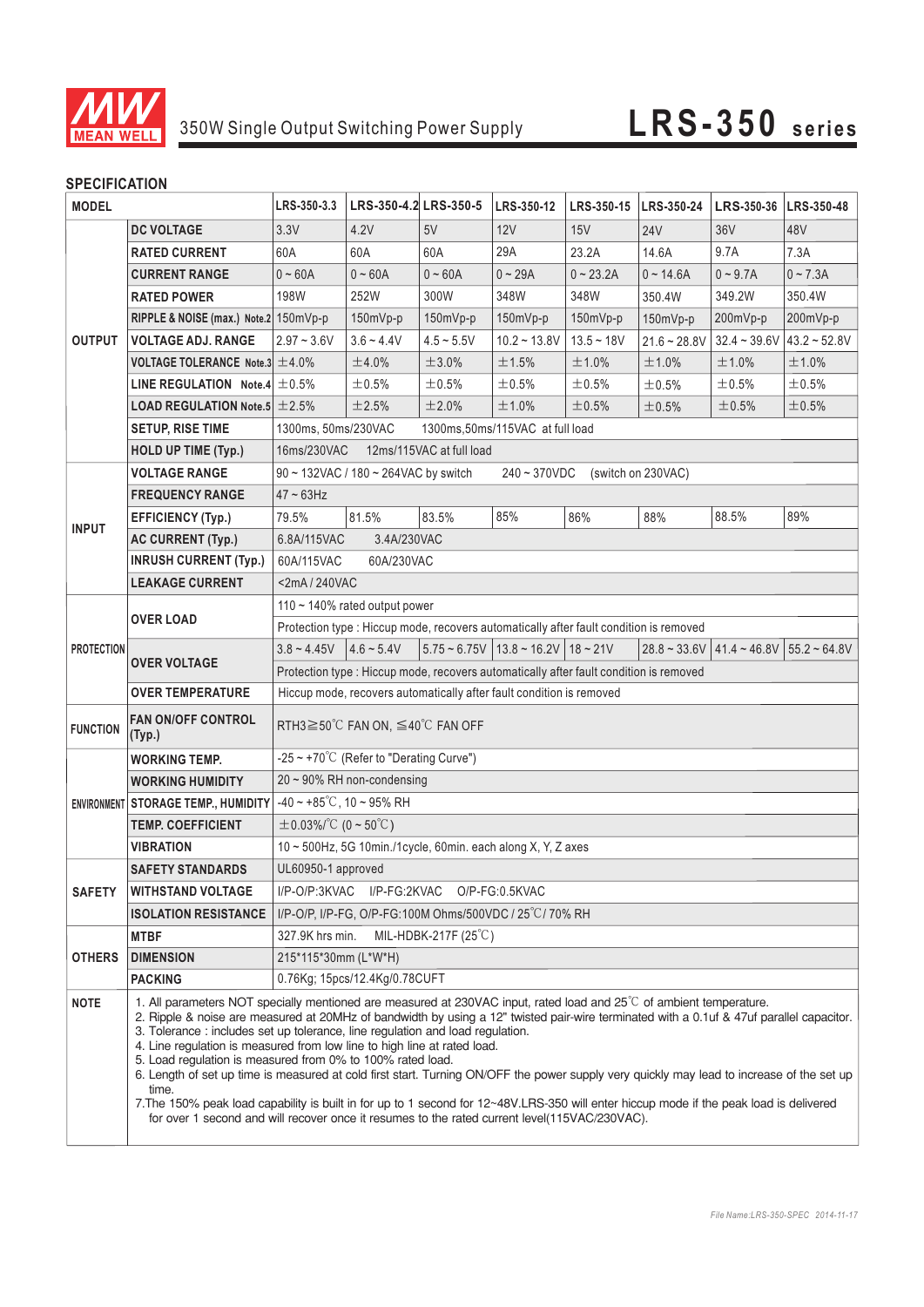

# 350W Single Output Switching Power Supply **LRS-350 series**